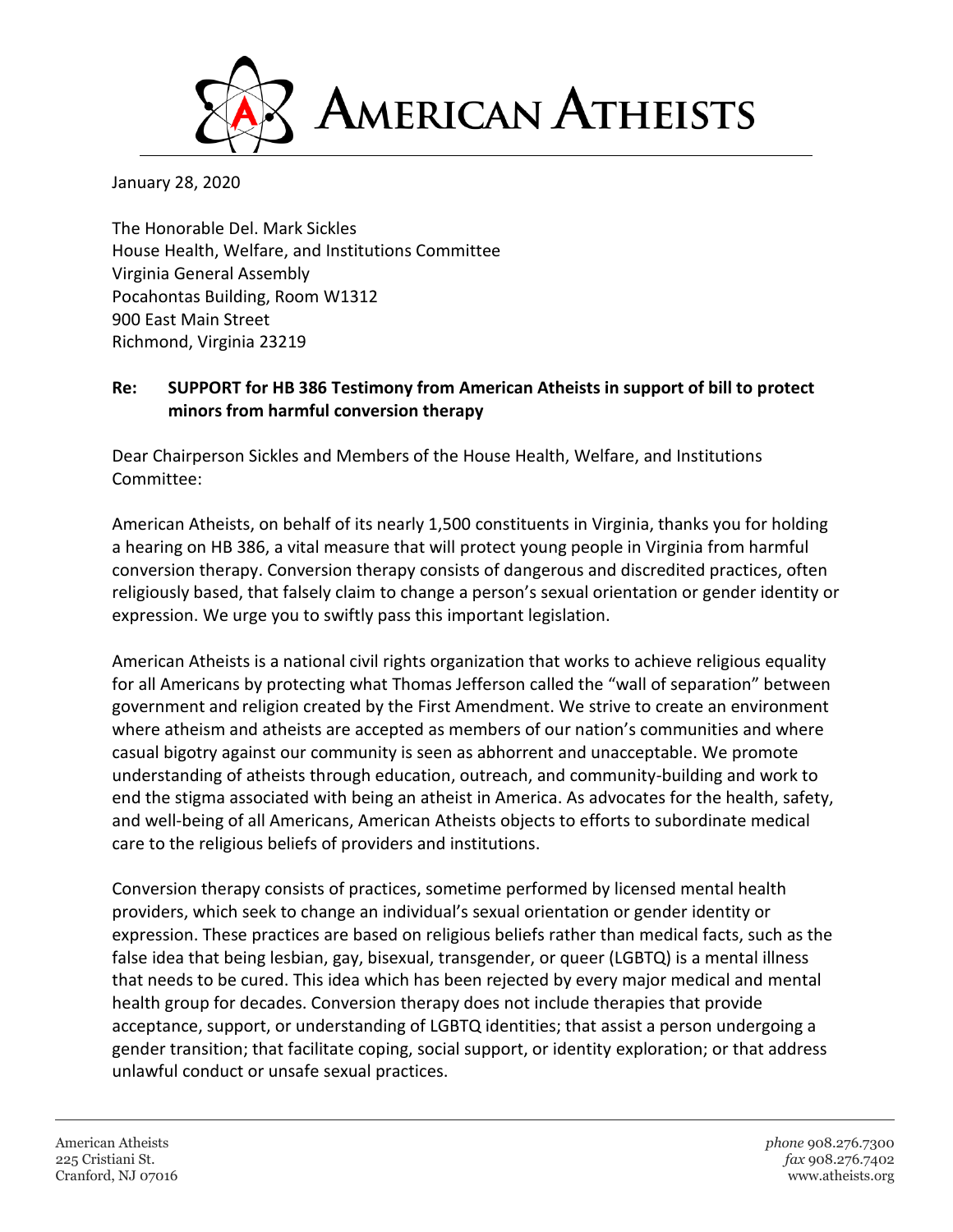This legislation would amend the professional standards for certain state-licensed health care providers to clarify that conversion therapy is not an acceptable professional practice when applied to young people under age 18, and it subjects licensed providers who conduct such practices to disciplinary action. Moreover, HB 386 states that no state funding shall be used towards the conducting, referring, or compensating the practice of conversion therapy or contracting with individuals or entities involved with its dissemination.

While there is no credible evidence that conversion therapy can change a person's sexual orientation or gender identity or expression, it is clear that conversion therapy poses devastating health risks for LGBTQ young people. These dangerous practices can lead to depression, decreased self-esteem, substance abuse, homelessness, and even suicidal behavior, $1$  and for this reason the nation's leading mental health organizations have criticized them.<sup>2</sup> Unfortunately, professional rules have not kept up with this widespread understanding, and some licensed mental health providers continue to engage in conversion therapy, often justifying these dangerous practices based on their religious beliefs.

Researchers estimate that 20,000 LGBTQ youth ages 13-17 will receive conversion therapy from a licensed mental health professional before the age of  $18<sup>3</sup>$  This same study also estimates that 57,000 such LGBTQ youth will receive conversion therapy from a religious or spiritual advisor before age 18. Although this bill does not prevent conversion therapy practiced by unlicensed religious organizations, American Atheists condemns those practices as well. No young person should be subject to abuse or mistreatment based on the religious beliefs of others.

Young people experience conversion therapy as a form of family rejection, and LGBTQ youth who experience family rejection face increased health risks. In one study, such youth were 8.4 times more likely to report having attempted suicide, 5.9 times more likely to report high levels of depression, and 3.4 times more likely to use illegal drugs compared with peers who had not experienced such rejection.<sup>4</sup> On the other hand, family acceptance has been shown to be an important protective factor that can help to prevent suicidal behavior and mental health issues. Providers who engage in conversion therapy with the validation indicated by a state license can mislead families about the risks involved, leading to negative psychological outcomes and irreparable damage to the whole family. This legislation is needed to protect families from these damaging practices.

 $\overline{\phantom{a}}$ 

<sup>1</sup> American Psychological Association, Task Force on Appropriate Therapeutic Responses to Sexual Orientation. (2009). *Report of the American Psychological Association Task Force on Appropriate Therapeutic Responses to Sexual Orientation*. Available a[t http://www.apa.org/pi/lgbc/publications/therapeutic-resp.html.](http://www.apa.org/pi/lgbc/publications/therapeutic-resp.html)

<sup>&</sup>lt;sup>2</sup> For example, the American Psychological Association, American Medical Association, American Academy of Pediatrics, American Counseling Association, American Psychiatric Association, American Association for Marriage and Family Therapy, and many others have position statements criticizing conversion therapy.

<sup>3</sup> Mallory C, Brown TNT, and Conron KJ. (2018). *Conversion Therapy and LGBT Youth*. The Williams Institute. Available a[t https://williamsinstitute.law.ucla.edu/wp-content/uploads/Conversion-Therapy-LGBT-Youth-Jan-](https://williamsinstitute.law.ucla.edu/wp-content/uploads/Conversion-Therapy-LGBT-Youth-Jan-2018.pdf)[2018.pdf.](https://williamsinstitute.law.ucla.edu/wp-content/uploads/Conversion-Therapy-LGBT-Youth-Jan-2018.pdf)

<sup>4</sup> Caitlin Ryan, et al. (2009). Family Rejection as a Predictor of Negative Health Outcomes in White and Latino Lesbian, Gay, and Bisexual Young Adults. *Pediatrics* 346 (2009).